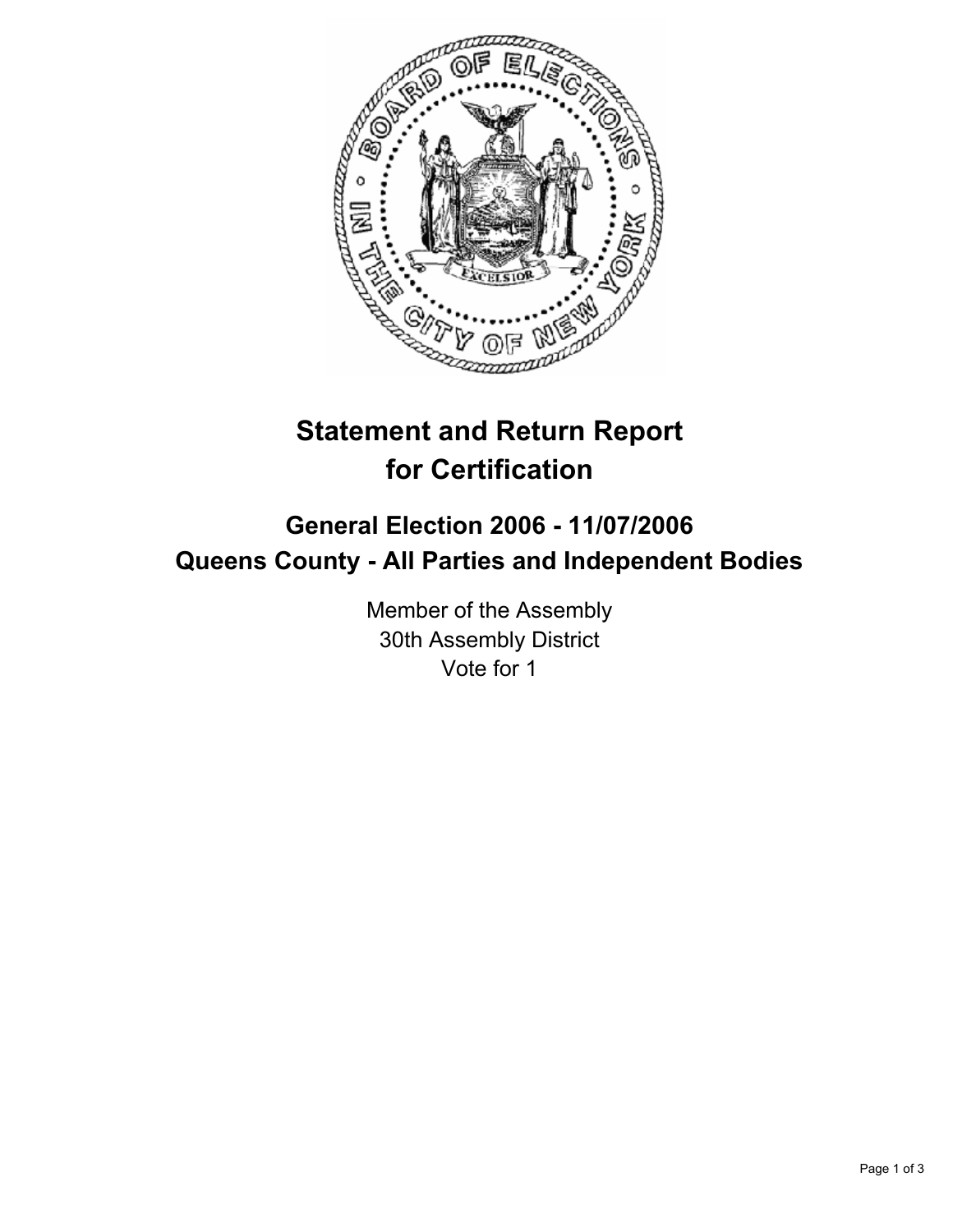

## **Assembly District 30**

| <b>PUBLIC COUNTER</b>          | 16,756 |
|--------------------------------|--------|
| <b>EMERGENCY</b>               | 21     |
| ABSENTEE/MILITARY              | 329    |
| AFFIDAVIT                      | 301    |
| <b>Total Ballots</b>           | 17,504 |
| MARGARET M MARKEY (DEMOCRATIC) | 10,504 |
| ANTHONY NUNZIATA (WRITE-IN)    |        |
| FRANK P. MESSINO (WRITE-IN)    |        |
| FRED C. RYAN (WRITE-IN)        |        |
| JOEI YOUNG (WRITE-IN)          |        |
| WILLIAM VOGOL (WRITE-IN)       |        |
| <b>Total Votes</b>             | 10,509 |
| Unrecorded                     | 6.995  |